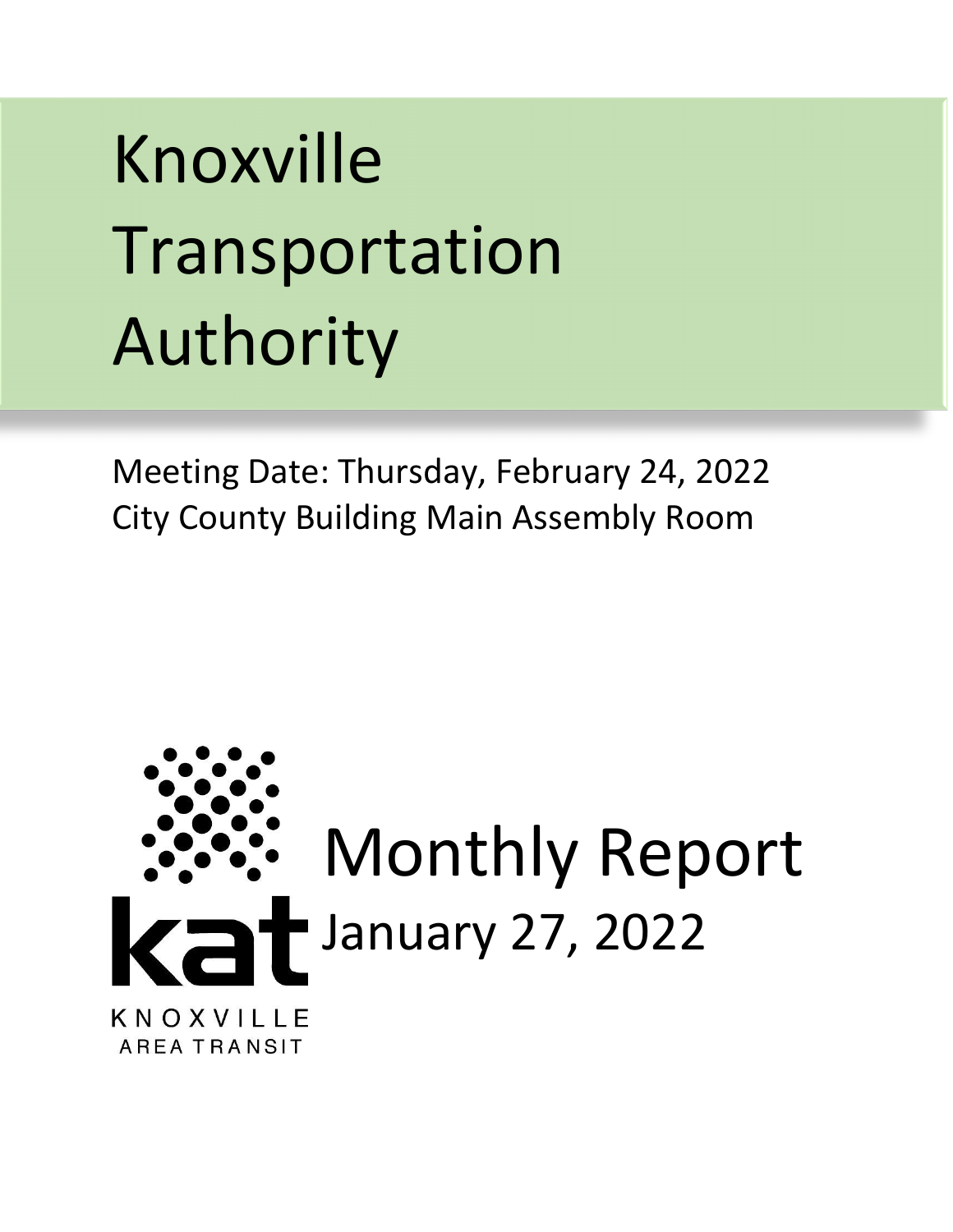(This page intentionally left blank)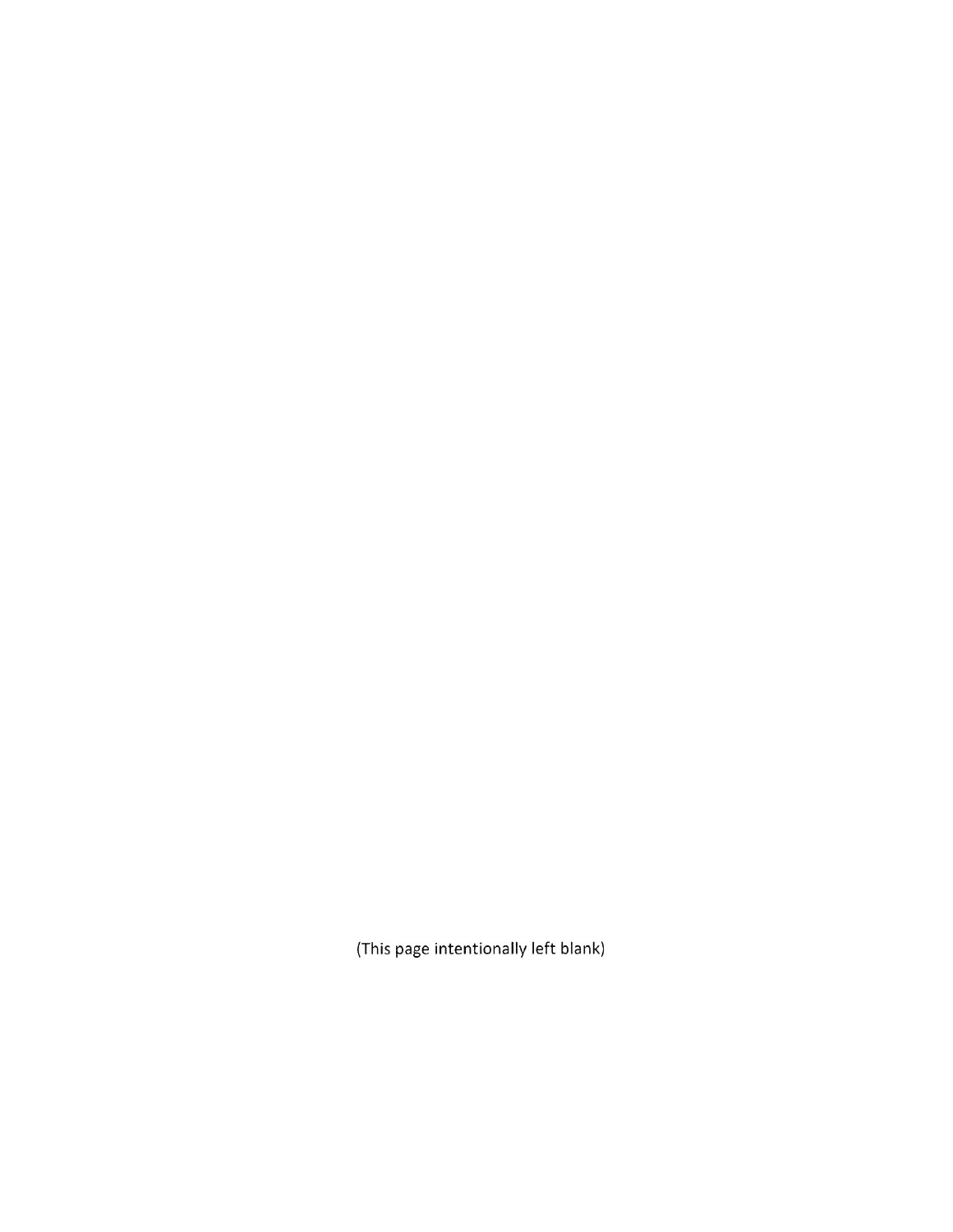INDYA KINCANNON MAYOR (865)215-2040





Y KNOXVILLE TRANSPORTATION AUTHORITY

#### AGENDA KNOXVILLE TRANSPORTATION AUTHORITY

City County Building Main Assembly Room Thursday, February 24, 2022 at 3:00 pm

- I. Determination of Quorum
- II. Approval of Minutes January 27, 2022
- III. Reports
	- A. KTA Chair
	- B. Commissioner's Comments
	- C. Staff
		- i. City of Knoxville Director of Transit
			- a. KAT Reimagined: The Comprehensive Operational Analysis Progress to Date
	- ii. TPO Transit Planner
- IV. New Busines
- V. Old Business
- VI. Public Comments
- VII. Set Next Meeting for March 24, 2022 and Adjourn

**This meeting and all communications between members is subject to the provisions of the Tennessee OpenMeetings Act, TENN. CODE ANN. § 8-44-101,** et seq**.**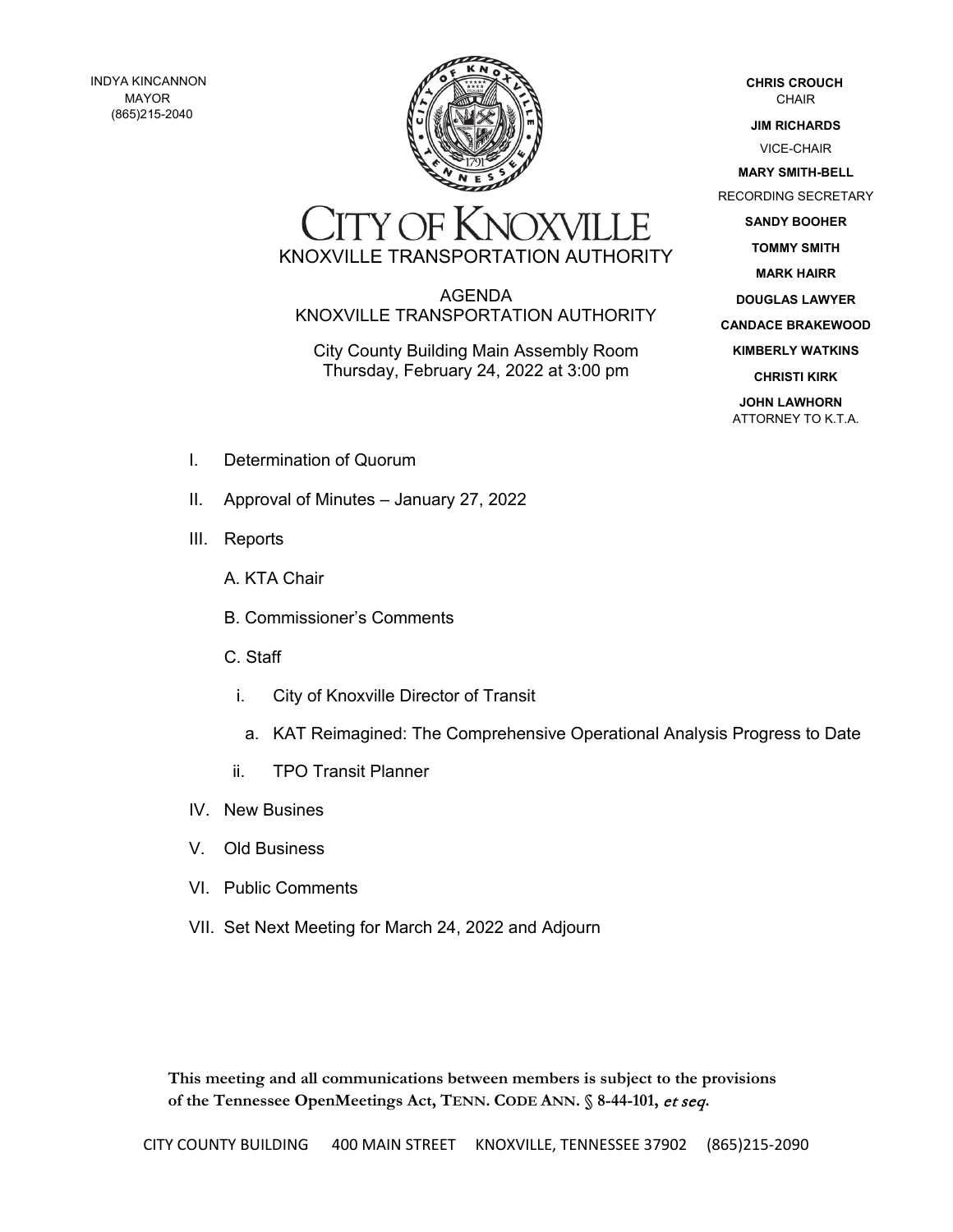## **Minutes KNOXVILLE TRANSPORTATION AUTHORITY City County Building Main Assembly Room Thursday, January 27, 2022 at 3:00 pm**

#### I. **Determination of Quorum**

Chair Crouch called the meeting to order and acknowledged there was a quorum. Other Commissioners in attendance were as follows:

Commissioner Booher Commissioner Hairr Commissioner Smith Commissioner Kirk

#### II. **Approval of Minutes- December 16, 2022**

Commissioner Smith made a motion to approve the minutes from December 16, 2021 meeting. Commissioner Hairr seconded the motion. The board was unanimous.

#### III. **Reports**

A. KTA Chair

Chair Crouch welcomed our new commissioner Tommy Smith to the board.

Commissioner Smith gave the board a little background on him and his work experience. He also stated that he is a City Council Member representing the 1<sup>st</sup> District.

Chair Crouch recognized that KAT has zero accidents again this month and thanked everyone.

B. Commissioners' Comments

Commissioner Booher commented that people are still upset about the access to West Town Mall and asked if there were further discussions about the issue.

Mr. Thorne announced that there was a meeting before Christmas and there was a discussion on how to better serve the mall. He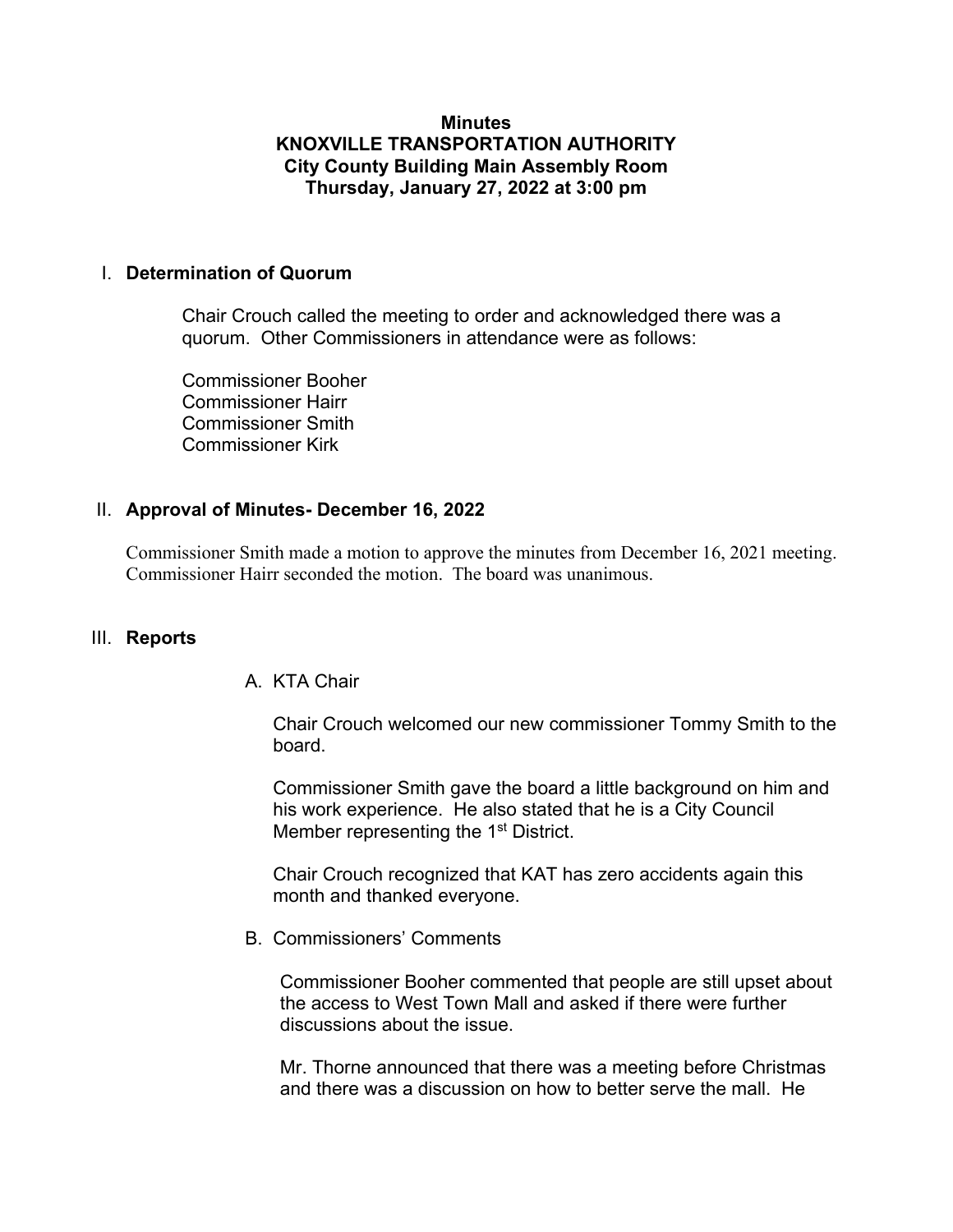added that there would be a follow up meeting in February. He ended by saying that they are still working on a solution for this issue.

## C. Staff

i. City of Knoxville Director of Transit

Mr.Thorne announced that the ITS hardware installation is still ongoing with about 1/3 of the buses fully installed. KAT is excited about going live with that soon. He added that KAT does not have a date when everything will be ready at this time but hopefully it will be soon.

Mr. Thorne announced that due to technology issues there is a delay in a return to full service levels for Routes 17, 20, 32, 34 and the Green Line Trolley. That date has been changed to March 14, 2022.

Chair Crouch inquired about the update on the electric buses.

Mr. Thorne responded that they are still being tested. Some are out on routes, the plan is to get them out for service by the end of February 2022.

Commissioner Smith inquired about the text feature and if it is included in the ITS changes.

Mr. Thorne responded that yes it is a part of the changes.

Mrs. Woodiel-Brill added that there is a transition period between two different software companies. Some of the buses do not currently receive the same bus location information as the other buses. The new technology is transitioning to the new texting option.

She added that it will work the same but right now some details are being worked out. Eventually, everything will be taken over by the new hardware and then all of the next bus information will be available but right now it is in the transitioning process.

Mr. Thorne added that we are trying to keep the same text-to number but it is a process.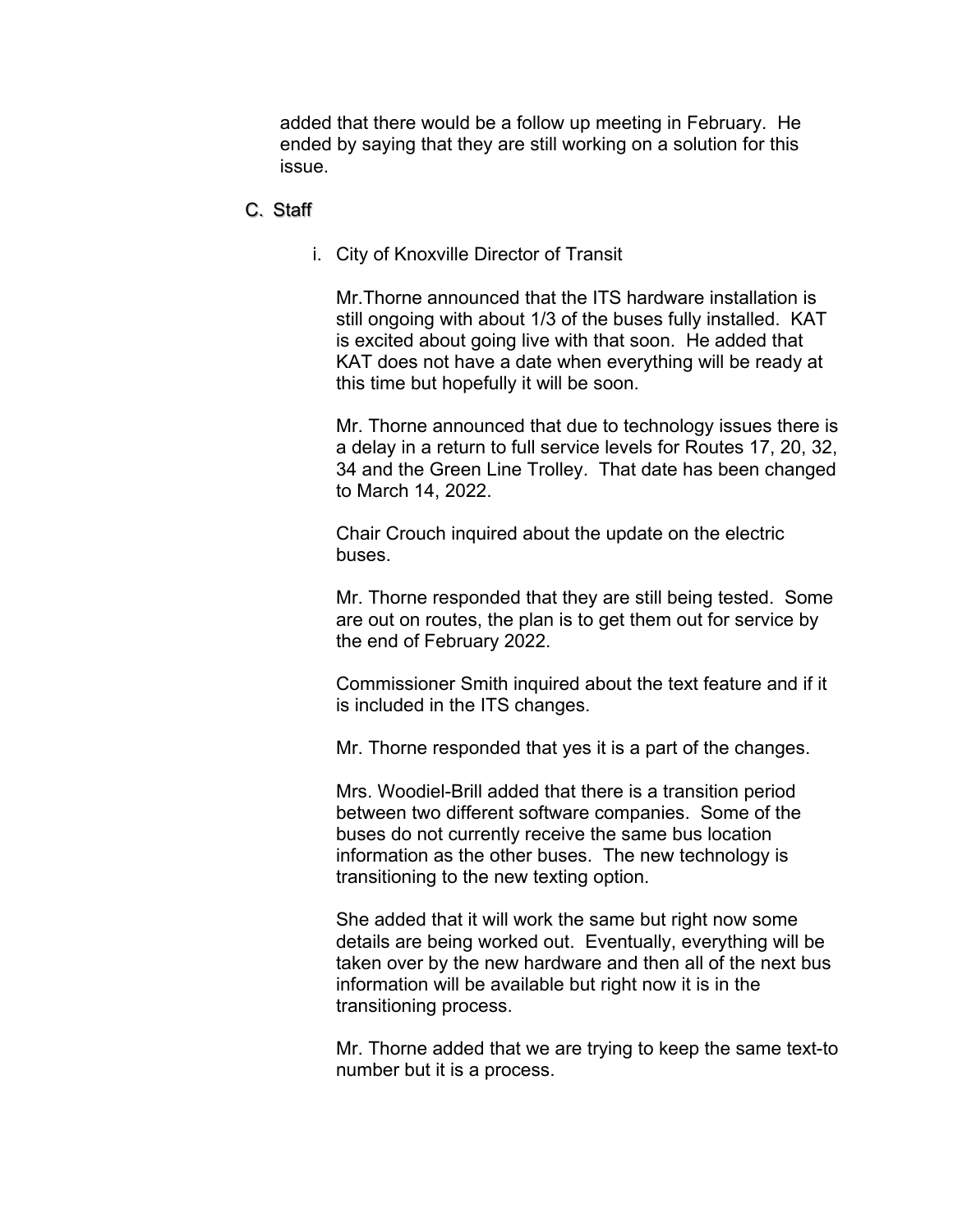Ms. Woodiel-Brill continued to give an update on The Comprehensive Operational Analysis (COA). The staff is going full speed at this point doing some of the really detailed work. She added that she along with Mr. Doug Burton and Mr. Issac Thorne and two of our bus operators and the Director of Operations have been spending some intensive days with the consultants looking at the system, data, ridership, and all kinds of service options.

She added that the work is not finished. This will continue over the next week and then the consultants will combine the ideas, discuss options and come up with a realistic approach.

The next phase will be the initial round of public engagement. KAT also looked at transit regionally and spent time with folks from around the region (Maryville, Blount Co,. Loudon Co, and Oak Ridge) just to see what other needs are out there long term. The consultants will also spend time with the board so they will be up to speed.

ii. TPO Transit Planner

Mr. Burton introduced himself to our new KTA member and added that besides the COA there are two other components to look at.

One being how can CAC, KAT, and ETHRA provide services. They all are different and provide different services through Knoxville. How can they better coordinate.

And then there is the regional component. These components are important to consider in this study.

Mr. Thorne added that any recommendations from this study will come before the board. The board will be a part of this process.

Chair Crouch added that, given the current process, there may not be a reason for the original COA committee.

Attorney Lawhorn recommended that the committee stand down for now instead of dismantling.

#### **IV. New Business**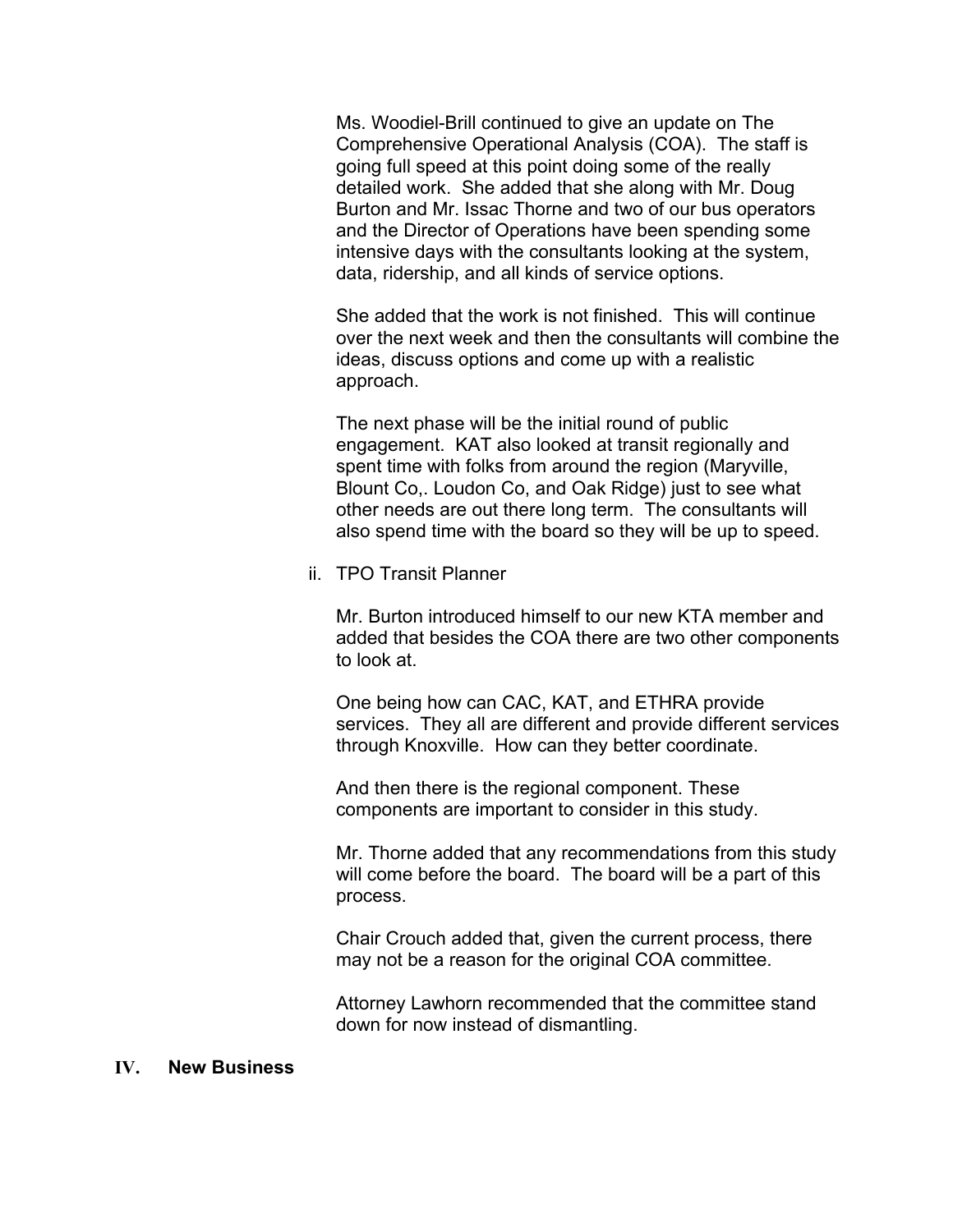Attorney Lawhorn gave an update on the nomination committee 2022. He added that the committee consisted of him with Commissioners Hairr and Commissioner Lawyer. That committee are bringing nominees to the board to consider:

Commissioner Crouch, Commissioner Richards, and Mary Smith-Bell as Recording Secretary.

He added that under the by-laws current officers are eligible to serve one more term in their current position.

He went on to say that KAT does retain the authority to elect a recording secretary, historically that person has been a staff member of KAT or COK.

Attorney Lawhorn then added that these nominees are brought to the board as a motion to be voted upon and if there are other nominees they can be added.

Chair Crouch asked if there were comments or questions from the board and if there were any additional nominees.

No nominees were added.

The board agreed to the nominees listed by the committee for KTA Officers 2022.

Commissioner Chris Crouch as Chair Commissioner Jim Richards as Vice-Chair Mary Smith-Bell as Recording Secretary

## **V. Old Business**

There was no old business

## **VI. Public Comment**

There are no public comments.

## **VII. Set Next Meeting and Adjourn**

The next meeting was set for February 24, 2022 at 3:00 p.m.

Respectfully submitted,

Mary Smith-Bell